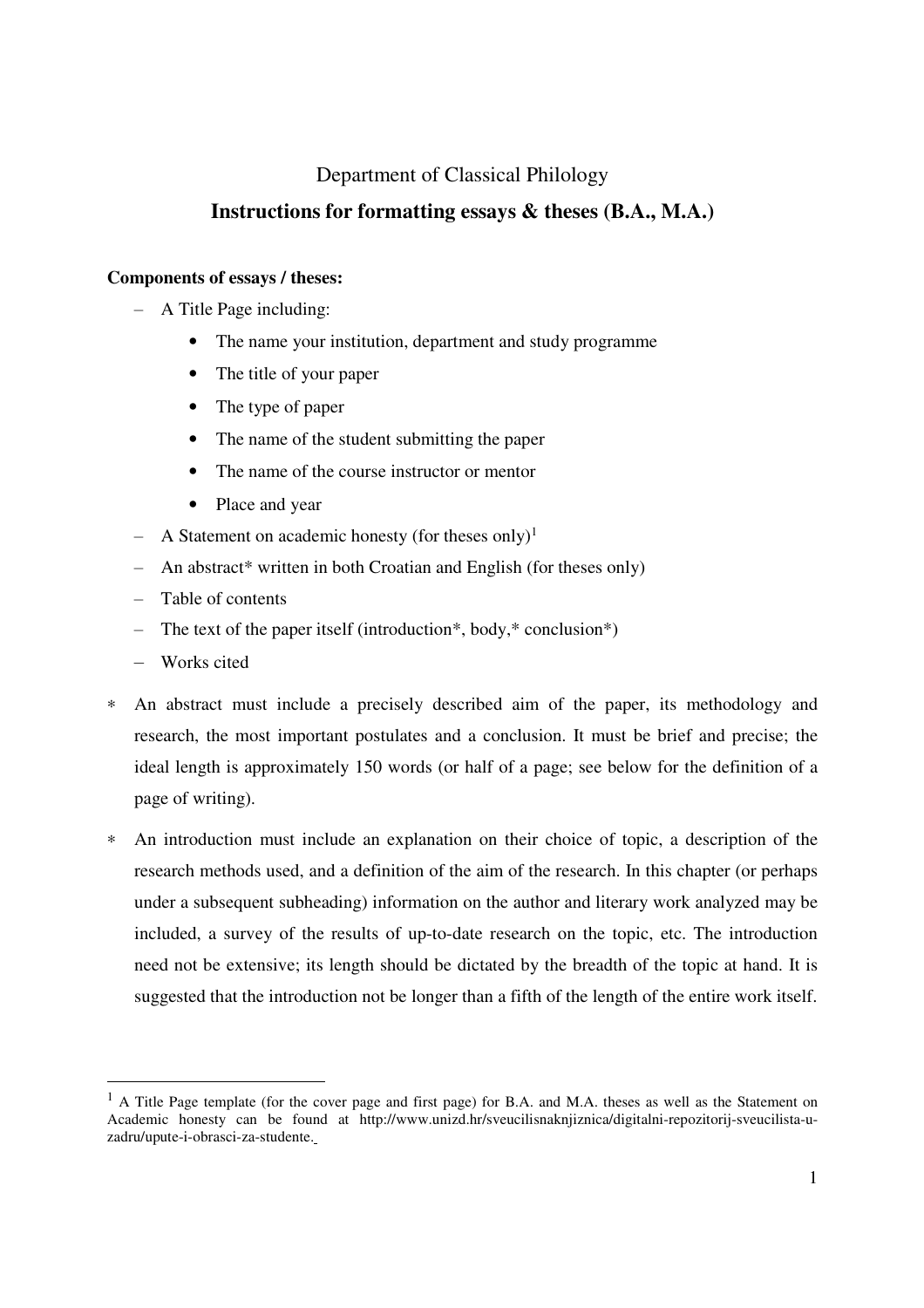- ∗ The body of the work represents the central, most demanding and longest portion of the paper, and it is composed of a detailed elaboration of the topic using appropriate research methods, as described in the Introduction. The number of chapters making up the body of the work will depend on the topic chosen and the characteristics of the research. The chapters (and subchapters, if divided in such a manner) must help the reader to orient themselves in the text of the work, and it is necessary that they are clearly connected to one another in content in the most logical manner possible. In the introduction and body of the paper it is necessary to back up all data through direct citations or paraphrases of relevant sources through the use of careful and thorough citation techniques (see below).
- ∗ The conclusion must contain an answer to the problem posed (i.e. the aim of the research) as defined in the introductory portion of the text, as well as a cursory review of the most important contributions of the research (i.e. what was analyzed and proven) in the body of the work. The conclusion functions as a sort of summary of the entire work and should be clear and informative enough that it functions as an independent part of the work, for this reason some portions from earlier in the work may be repeated or paraphrased. It is necessary, however, to attempt to refrain from repeating large portions of that which was written before (i.e. copy-pasting from earlier in the work). A personal review is welcome (e.g., an interpretation of the results of the research, an evaluation of the literary value of the work or fragment analyzed, a review of the style, an examination of the motives and their treatment, personal thoughts on the problems touched upon in the literary work, etc.). Extensive citations and the paraphrasing of the thoughts of others must not be included in this portion of the work. It is suggested that the conclusion not be longer than a fifth of the length of the entire work itself.

# **Scope of the paper**

- ‒ An essay should be at least 5 pages in length, a B.A. thesis at least 10 pages, and an M.A. thesis at least 30 pages in length (from the Introduction to the Conclusion). A page of text is defined as 1800 characters, that is 60 (including spaces and interpunction) in a line x 30 lines.
- If a printed copy is needed, the paper must be printed in A4 paper format  $(210 \text{ mm} \times 297)$ mm).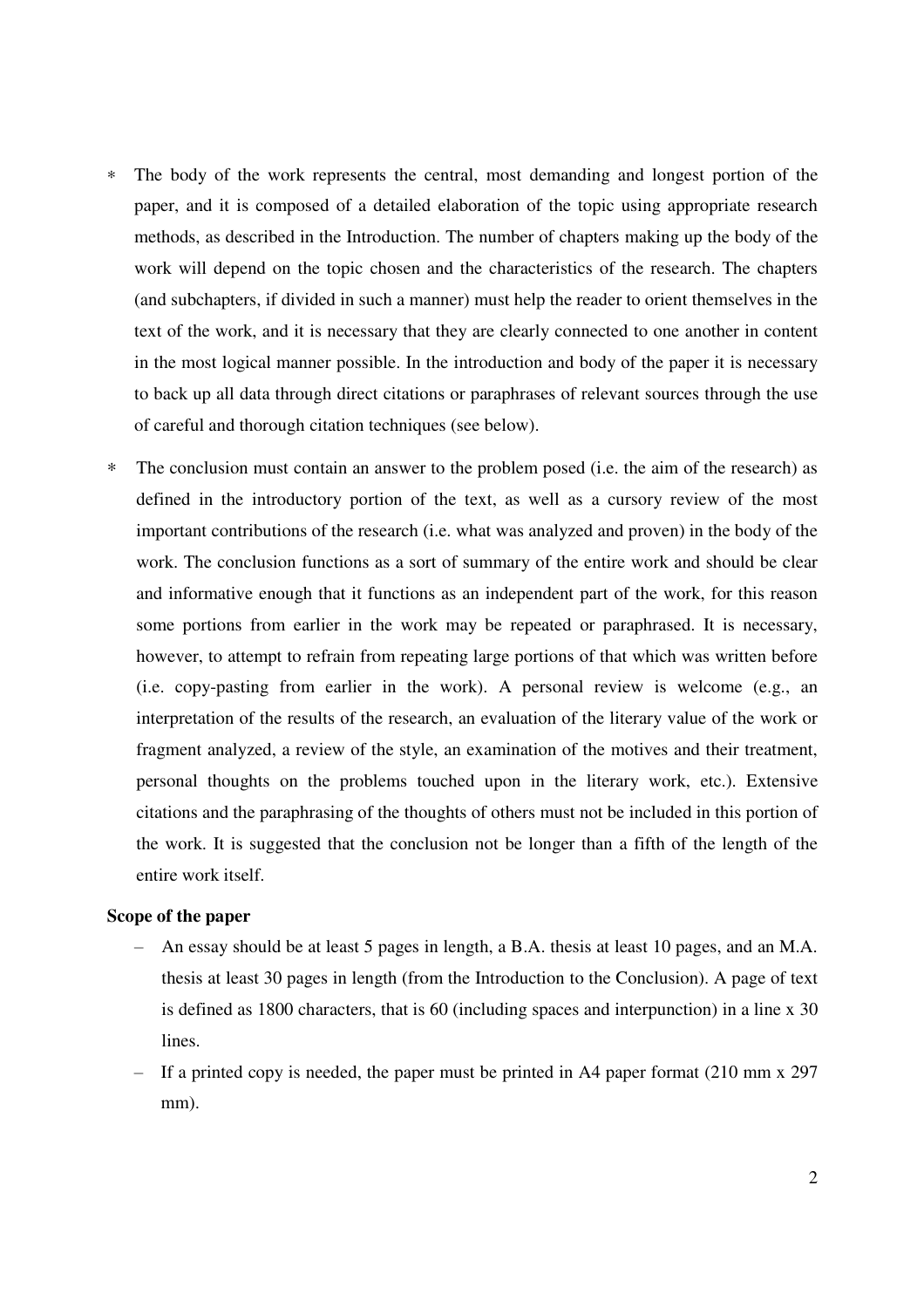# **Page formatting**

- Margins:
	- Left and right: 2.5 cm
	- Top and bottom: 2.5 cm
	- The title page has different margins and font sizes.<sup>2</sup>
- ‒ Font: Times New Roman
- Font size:
	- Headings in the text: 14 pt
	- Subheadings (or Heading 2) in the text: 12 pt
	- Body of the text: 12 pt
	- Page numbers: 12 pt
	- Free-standing citations along with their translation: 10 pt
	- Footnotes: 10 pt
	- Titles of tables, charts, graphs, etc.:10 pt s
- ‒ Pace
	- In the body of the text: 1.5 lines
	- In free-standing citations: single space
	- In footnotes: single space
- The text must be justified on both the right and left side.
- Pages must be numbered in the lower right hand corner
	- Cover pages, as well as the pages containing the Statement on academic honesty, Abstract and Table of contents are not numbered.
	- Numbered pages begin from the Introduction onward.
- ‒ Headings and subheadings (Heading 2) in the work as in the Table of Contents
	- Only the headings and subheading which refer to the text of the work itself are numbered (from the Introduction to the Conclusion).
	- It is suggested that headings be written using capital letters, and the subheadings be written using minuscule bolded letters. If there are further subheadings (Heading 3), they should be written in italics. They would be formatted thus:

 $\overline{a}$ 

 $2$  See footnote 1.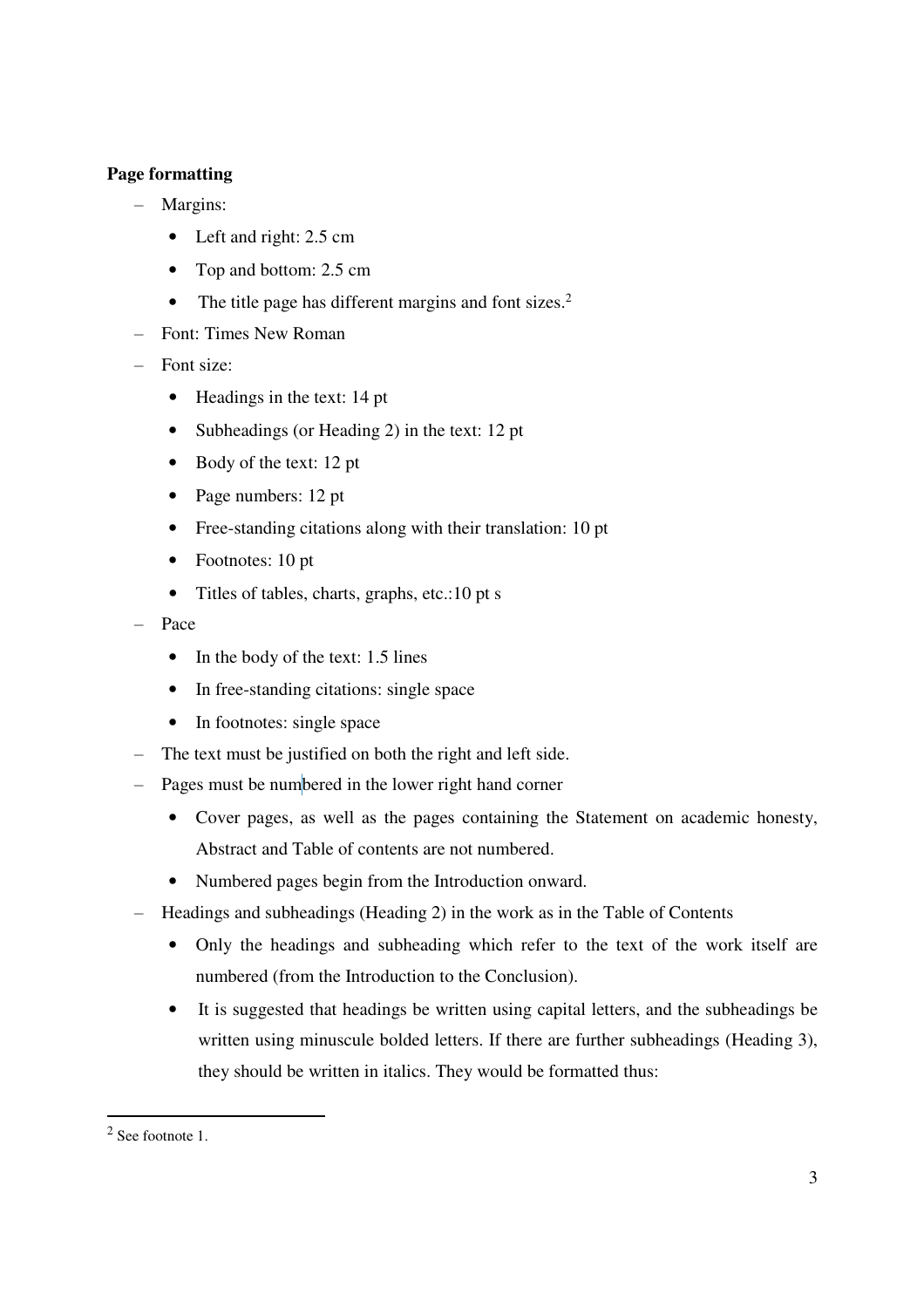# 1. INTRODUCTION

- 2. HEADING
	- **2.1. Subheading**

## **2.2. Subheading**

- *2.2.1. Subheading*
- *2.2.2. Subheading* etc.
- 3. HEADING

# **3.1. Subheading**

- *3.1.1. Subheading*
- *3.1.2. Subheading* etc.
- 4. CONCLUSION

# WORKS CITED

- It is not necessary to begin a new page for a new heading or subheading.
- Paragraphs:
	- The first line of a paragraph should be indented 1.25 cm (in the menu **Home** *Paragraph* choose under *Indentation* option *First line*), without any extra spacing added between paragraphs (in Word, under paragraph spacing click *Don't add space between paragraphs of the same style*).
	- In the Works Cited section, bibliographic references should be formatted such that from the second line onward of each reference the beginning of the line is tabbed to 1.25 cm (in the menu **Home** ‒ *Paragraph* choose under *Indentation* option *Hanging*).
- ‒ Citations in paragraphs:
	- All citations in the text, both free-standing quotes ("long quotes") and short quotes, must be enclosed in quotation marks.
	- Translations of Greek or Latin citations, which must be done by the author of the paper (that is, they must not be taken from published translations) are not enclosed in quotation marks.
	- The first translation in the text must include a footnote in which the student indicates that they personally translated all of the classical citations in the work.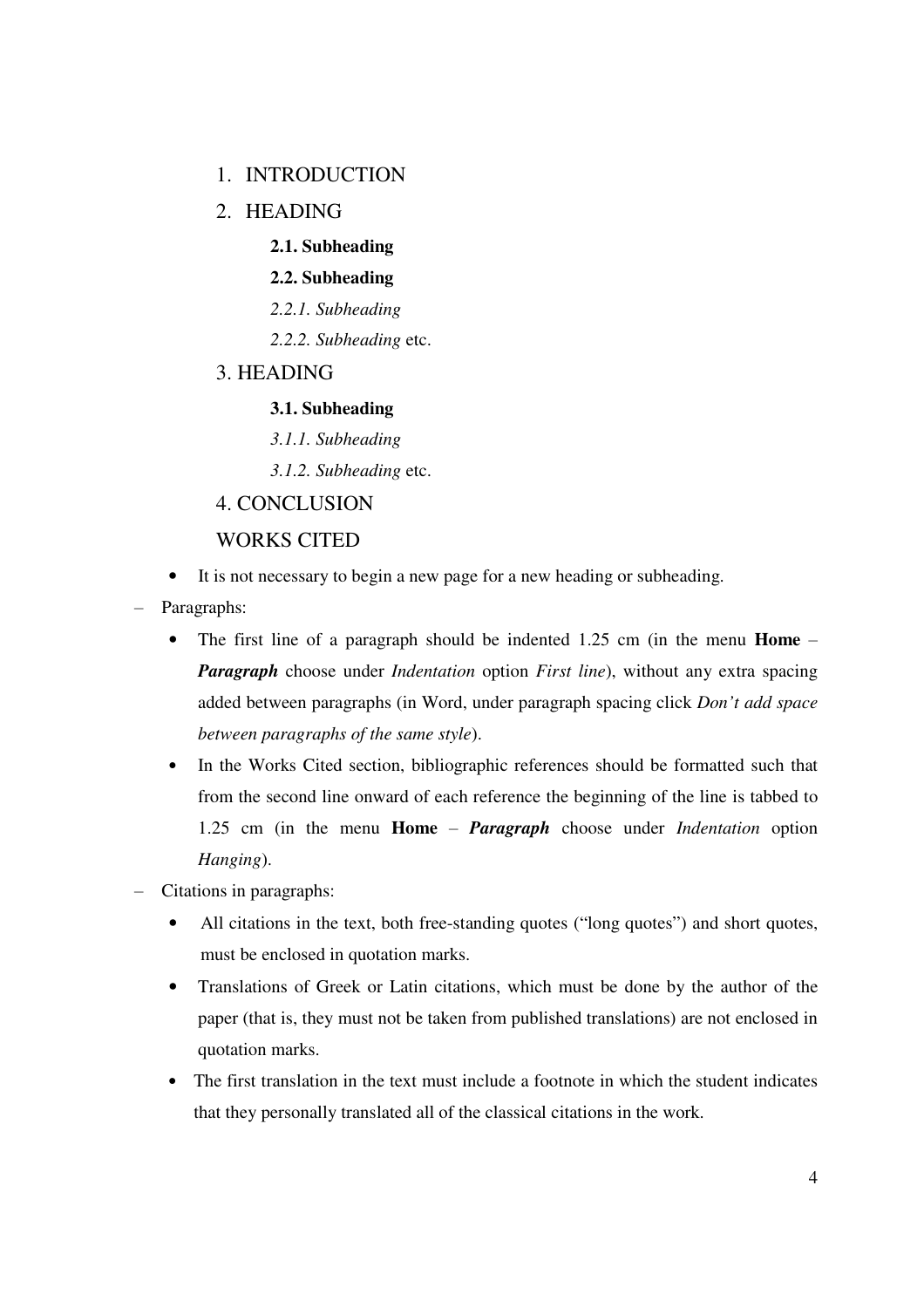- Incorporated citations: shorter Greek and Latin direct citations should be incorporated into the sentence, and their translation given in a footnote.
- Free-standing citations: prose citations longer than five lines of text or citations consisting of more than two lines of poetry must be cited as free-standing citations, that is, as indented citations separated into a paragraph of its own (An example of formatting may be found in the Appendix of these Instructions).
	- $\checkmark$  A free-standing citation should be indented by 6 typographic spaces, as is the case with the translation which follows.
	- $\checkmark$  The translation will follow the free-standing citation in brackets, which will be separated from the following text by 12 typographic spaces.
	- ✓ Poetry should be translated as prose, with the lines separated by a forward slash  $($  $)$ .
- If a citation is shortened, it must be done in a way that makes sense, and excluded text must be marked by an ellipsis in between brackets, thus: (…). For example, "Thucydides states (5.26) that after the loss of Amphipolis he was in exile for 20 years, which leads to no doubt about the fact that he returned to Athens after its defeat in 404 B.C. (…) A return to Athens corresponds well with news of his grave  $(\ldots)$ ."
- ‒ Adding images and tables to the body of the text:
	- All tables and images (graphics, photographs, diagrams, maps) must have a title and be numbered.
	- Titles are always written above the tables.
	- Titles are always written below images.
	- If the illustration is a reproduction of a work of art, the name of the author, if known, must be included, as well as the title of the work, and any other important facts related to the work.
- ‒ Appendices, if included, are place at the end of the work, and are titled APPENDIX 1, APPENDIX 2, etc.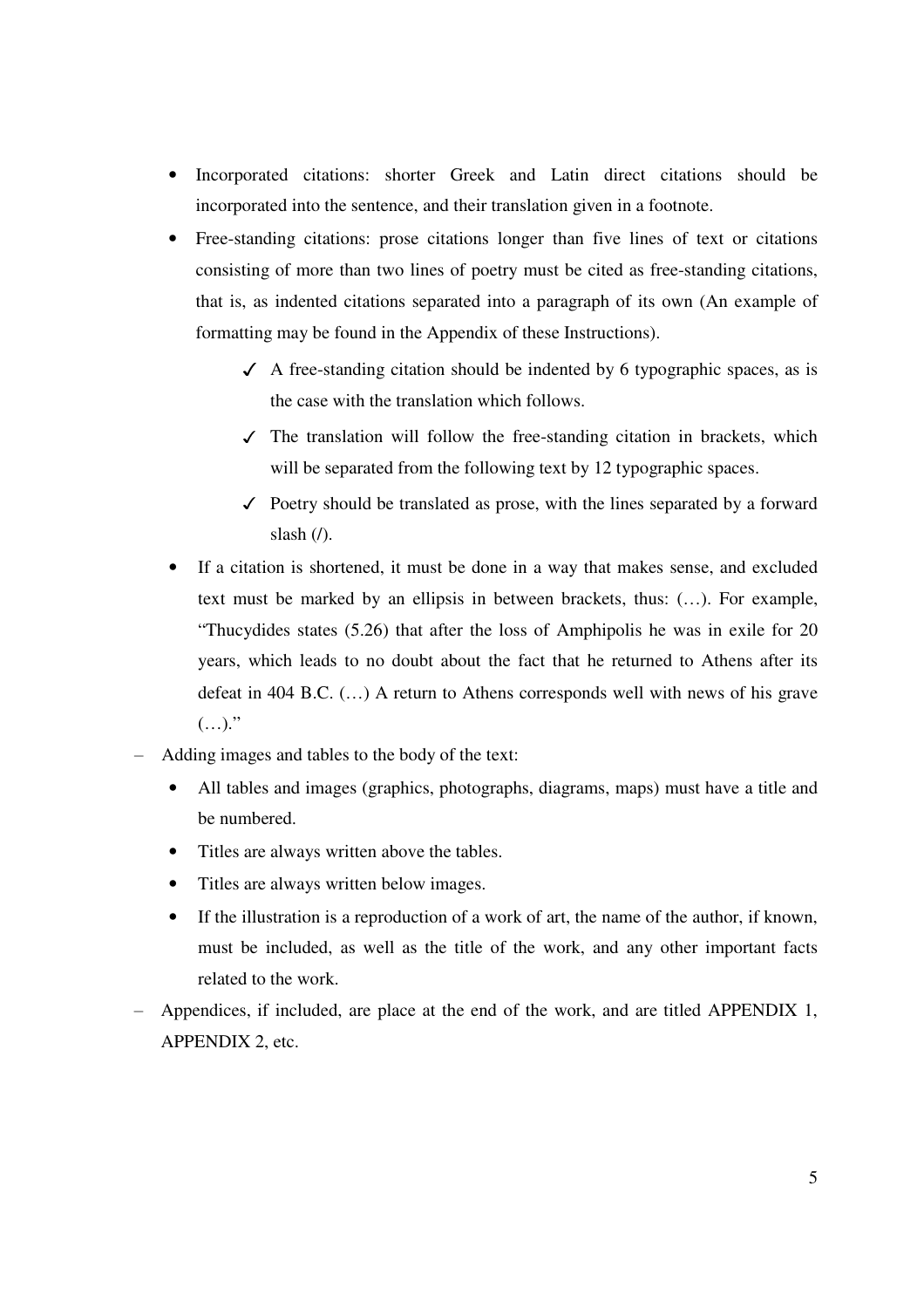### **Writing footnotes**

 $\overline{a}$ 

- When directly citing or paraphrasing someone's thoughts (sentences)<sup>3</sup> footnotes should include only the author's last name, publication year, and page number; e.g., Dupont, 2008: 72. The use of such abbreviations such as *Ibidem*, *Idem* is discouraged.
- ‒ If a longer portion of someone's text is being paraphrased, the footnote is placed at the end of the paragraph and the footnote contains, e.g. Cf. Dupont, 2008: 72−74. A text paraphrased in such a manner is contained in its own paragraph.
- ‒ When citing a dictionary or encyclopaedia entry the footnote should state: v. Beekes 2010: s. v. πέλομαι; v. Beekes 2010: s. vv. τέλλομαι, τέλος; Der Kleine Pauly: s. v. "Hannibal", etc.
- It is suggested that ancient sources should be cited in the footnote according to the Perseus digital library, e.g. Hom. *Il*. 1.−5; Plat. *Rep*. 1.327a; Tac. *Ann*. 11.4−12.1, etc.
	- If, in the reference offered, by Perseus a title or abbreviation of a title in English is used, it must be replaced with an abbreviation of the title in the original language, e.g., Aristoph. *Birds* 1‒50 should be replaced with Aristoph. *Or*. 1‒50; Aristoph. *Cl*. 67‒68 should be replaced with Aristoph. *Nef.* 67–68.
- ‒ When citing or paraphrasing secondary sources (i.e. indirect citation), first write the name of the author cited and the year of publication, then the surname of the author of the original work, the year of publication, and the pages cited (e.g. Dupont, 2008: 31 cited in Finley, 1973: 49).
- ‒ Footnotes containing commentary or referring to certain literature generally related to certain issues are also written in the page footer. A footnote including commentary ends with citation(s) in parentheses, e.g. (Cf. Dupont, 2008: 72).
- ‒ Text in footnotes must begin with a capital letter and conclude with a period.
- ‒ Wikipedia must not be included as a source in the footnotes or Works Cited as it often contains unconfirmed facts.
- ‒ When citing web pages it is not necessary to note the date of access which is mentioned in the Words Cited.

 $3$  Citing is the direct quotation of others' words, with the citations placed in between quotation marks. Paraphrasing is the recounting of others' words or thoughts, and the paraphrased text is not placed in between quotation marks. Paraphrasing must be done in accordance with your own style of writing. Students are advised to use brief citations, and to paraphrase longer citations, paragraphs or pages.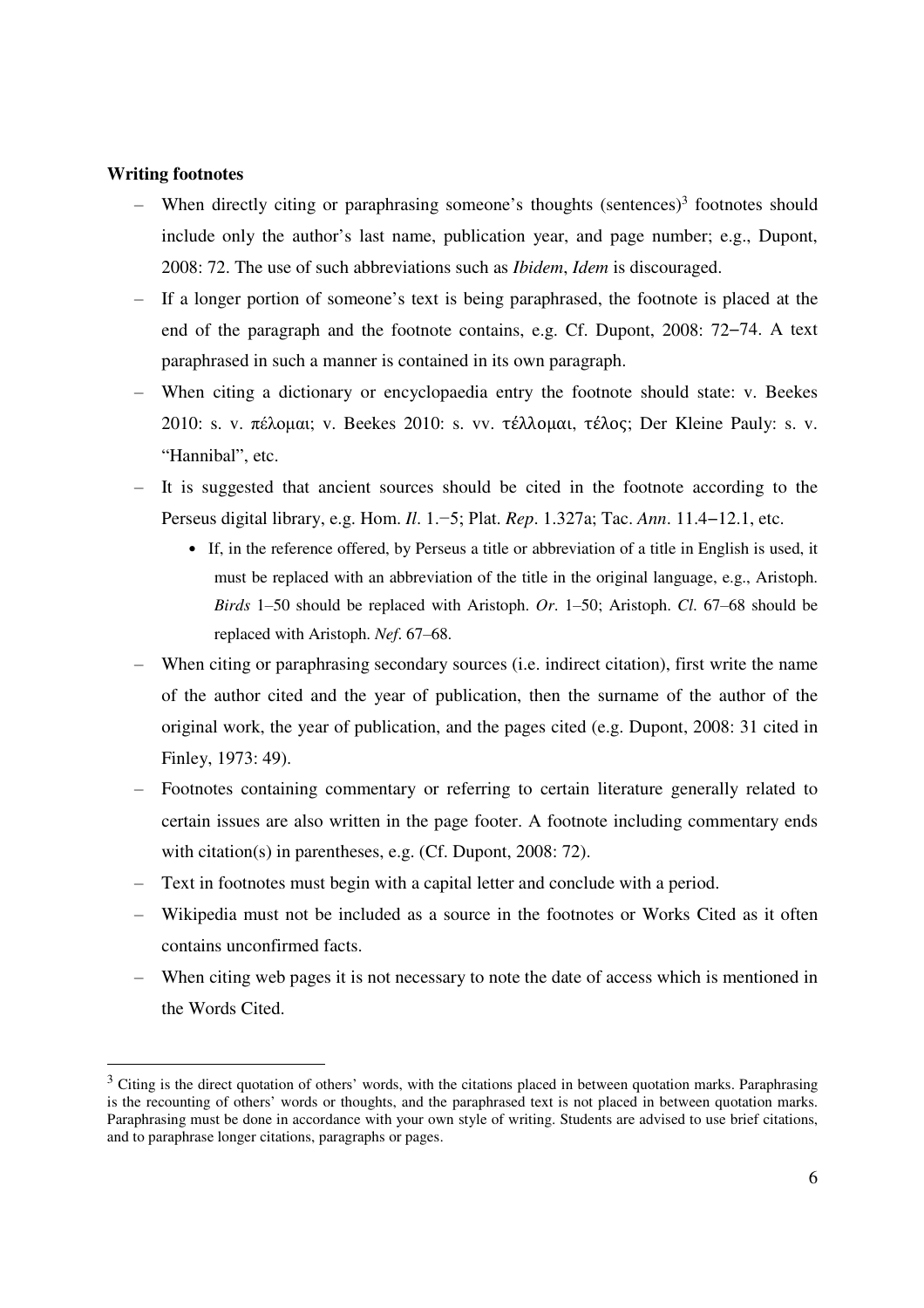#### **Citing bibliographic information in the Works Cited**

- ‒ In the Works Cited, the references must be written in alphabetic order according to the surname of the first author, without numeration.
- ‒ If the same author has a number of references, they should be written in descending chronological order (i.e., the newest references should be written first).
- ‒ If the same author has a number of references dating from the same year, the references are written alphabetically according to title, with the year of publication accompanied by a letter in ascending order (a, b, c, etc.). The letters are also included with the year of publication when citing in footnotes (e.g., Raukar, 1997a: 20; Raukar, 1997b: 45).

## **Examples of references cited:**

#### *1. Books and published sources:*

- Apollonius Rhodius. 2009. *Argonautica*. Edited and translated by Wiliam H. Race. Loeb Classical Library 1. Cambridge, MA: Harvard University Press.
- Dupont, Florence. 2008. *Daily Life in Ancient Rome*. Translated by Christopher Woodall. Blackwell Publishing.
- Horrocks, Geoffrey. 2010. *Greek. A History of the Language and its Speakers*. Second edition. Oxford: Oxford University Press.
- Hutchinson, Gregory Owen. 1998. *Cicero*'*s Correspondence. A Literary Study.* Oxford: Clarendon Press.

# *2. Chapters in edited volumes to which various authors contributed or papers/chapters in conference proceedings:*

- Elmer, David F. 2020. The *Odyssey* and the Desires of Traditional Narrative. In: *Zbornik radova Međunarodnoga znanstvenog skupa "Natales grate numeras?*, edited by Diana Sorić et al., 3–22. Zadar: Sveučilište u Zadru.
- Noegel, Scott B. 2010. Greek Religion and the Ancient Near East. In: *A Companion to Greek Religion*, edited by Daniel Ogden, 21-37. Blackwell Publishing Ltd.

#### *3. Journals:*

Belemore, Jane. 2016. Caesar's Gallic Woman under Siege. *Latomus: revue d'études latines*, 75(4), 888–909.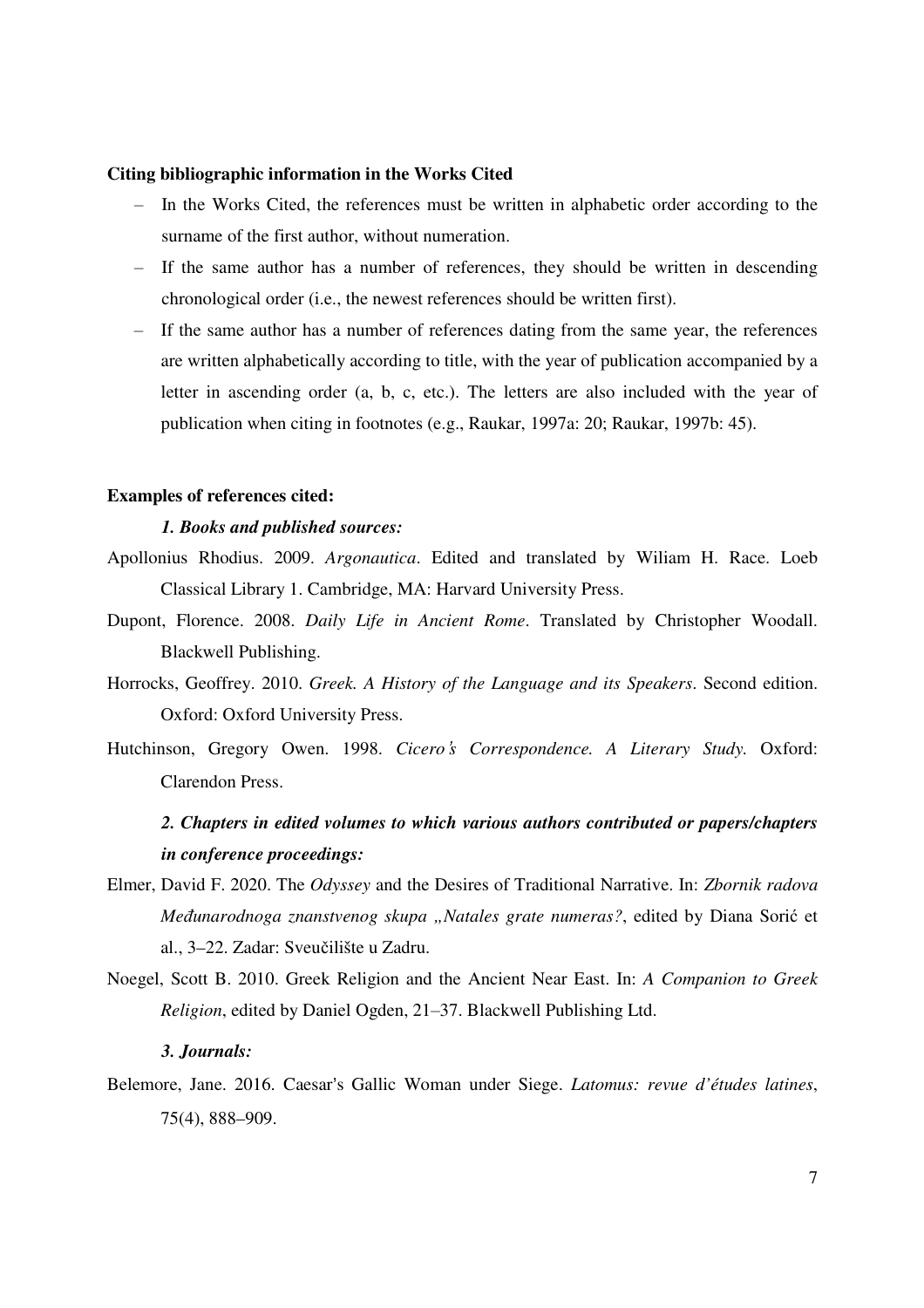Evans, J. Richard. 2005. Rome's Cimbric Wars (114‒101 BC) and Their Impact on the Iberian Peninsula". *Acta Classica* 48, 37–56.

# *4. Electronic sources (published sources, electronic encyclopaedias, e-books, journal articles, conference proceedings):*

- Caesar, Gaius Iulius. *De bello Gallico.* Available at: http://www.perseus.tufts.edu/. Accessed on August 4th, 2018.
- Fagan, Garrett G. 2004. Augustus. *De Imperatoribus Romanis. An Online Encyclopedia of Roman Rulers and Their Families*. 2007. Editors Richard D. Weigel et al. Available at: http://www.roman-emperors.org/. Accessed on May 5<sup>th</sup>, 2017.

Tacitus, Cornelius. 1906. Annales. Ed. C. D. Fisher. In: *Diogenes* (v3.1.6), editor Peter J. Heslin.

Toynbee, Arnold Joseph. 2019. "Julius Caesar". *Encyclopædia Britannica*. Available at: https://www.britannica.com/biography/Julius-Caesar-Roman-ruler. Accessed on December 6th, 2020.

## *5. Dictionaries and encyclopaedias:*

Beekes, Robert. 2010. *Etymological Dictionary of Greek*. Leiden: Brill.

- Fauth, Wolfgang. 2013. Ares. *Der Kleine Pauly. Lexikon der Antike*. Band 1. Beiarbeitet und heraugegeben von Konrat Ziegler und Walther Sontheimer. Stuttgart – Weimer: Verlag.
- Jennings Rose, Herbert; Pritchett, W. Kendrick. 1970. Calendars. *The Oxford Classical Dictionary*. Second edition. Edited by Nicholas Geoffrey Lemprière Hammond i Howard Hayes Scullard. Oxford: Clarendon Press.